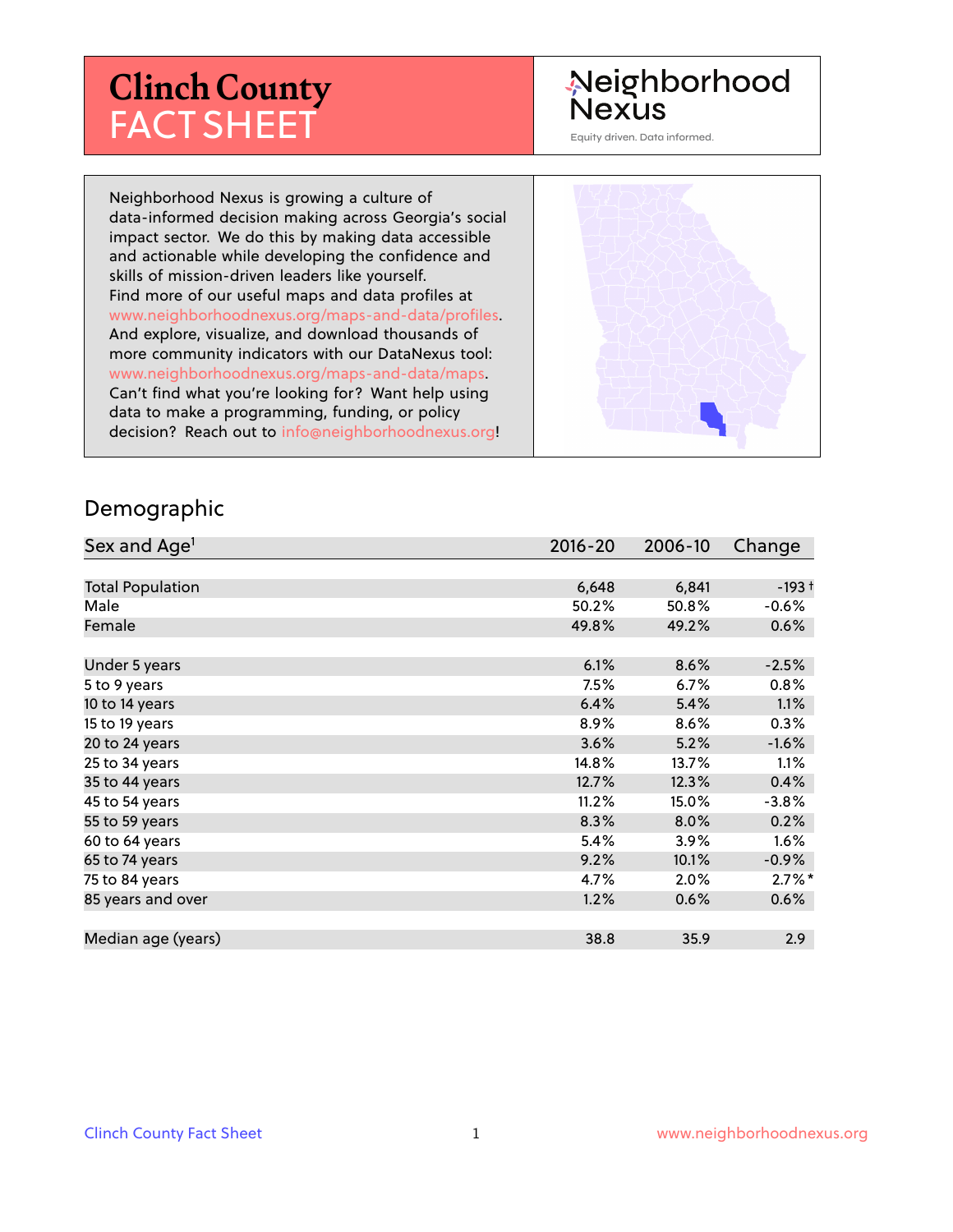# Demographic, continued...

| Race <sup>2</sup>                                   | $2016 - 20$    | 2006-10        | Change              |
|-----------------------------------------------------|----------------|----------------|---------------------|
| <b>Total population</b>                             | 6,648          | 6,841          | $-193+$             |
| One race                                            | 98.6%          | 99.5%          | $-0.9\%$ *          |
| White                                               | 67.5%          | 67.5%          | $-0.0\%$            |
| <b>Black or African American</b>                    | 25.2%          | 31.6%          | $-6.5%$ *           |
| American Indian and Alaska Native                   | 2.3%           | 0.0%           | 2.3%                |
| Asian                                               | 0.0%           | 0.0%           | 0.0%                |
| Native Hawaiian and Other Pacific Islander          | 0.0%           | 0.0%           | $0.0\%$             |
| Some other race                                     | 3.6%           | 0.4%           | $3.2\%$ *           |
| Two or more races                                   | 1.4%           | 0.5%           | $0.9\%$ *           |
| Race alone or in combination with other race(s) $3$ | $2016 - 20$    | 2006-10        | Change              |
| Total population                                    | 6,648          | 6,841          | $-193+$             |
| White                                               | 68.8%          | 68.0%          | 0.9%                |
| <b>Black or African American</b>                    | 26.0%          | 31.9%          | $-5.9\%$ *          |
| American Indian and Alaska Native                   | 2.7%           | 0.2%           | $2.5%$ *            |
| Asian                                               | 0.3%           | 0.0%           | 0.3%                |
| Native Hawaiian and Other Pacific Islander          | 0.3%           | 0.0%           | 0.3%                |
| Some other race                                     | 3.6%           | 0.4%           | $3.2\%$ *           |
| Hispanic or Latino and Race <sup>4</sup>            | $2016 - 20$    | 2006-10        | Change              |
| <b>Total population</b>                             | 6,648          | 6,841          | $-193+$             |
| Hispanic or Latino (of any race)                    | 6.0%           | 0.6%           | 5.5%*               |
| Not Hispanic or Latino                              | 94.0%          | 99.4%          | $-5.5%$ *           |
| White alone                                         | 65.0%          | 66.9%          | $-1.9%$             |
| Black or African American alone                     | 25.2%          | 31.6%          | $-6.5%$ *           |
| American Indian and Alaska Native alone             | 2.3%           | $0.0\%$        | 2.3%                |
| Asian alone                                         | 0.0%           | 0.0%           | 0.0%                |
| Native Hawaiian and Other Pacific Islander alone    | 0.0%           | 0.0%           | 0.0%                |
| Some other race alone                               | 0.0%           | 0.4%           | $-0.4%$             |
| Two or more races                                   | 1.4%           | 0.5%           | $0.9\%$ *           |
| U.S. Citizenship Status <sup>5</sup>                | $2016 - 20$    | 2006-10        | Change              |
| Foreign-born population                             | 161            | 40             | $121*$              |
| Naturalized U.S. citizen                            | 46.0%          | 0.0%           | 46.0%               |
| Not a U.S. citizen                                  | 54.0%          | 100.0%         | $-46.0%$ t          |
| Citizen, Voting Age Population <sup>6</sup>         | $2016 - 20$    | 2006-10        | Change              |
|                                                     |                |                |                     |
| Citizen, 18 and over population<br>Male             | 4,885<br>47.6% | 5,000<br>51.2% | $-115$<br>$-3.5%$ * |
| Female                                              | 52.4%          | 48.8%          | $3.5%$ *            |
|                                                     |                |                |                     |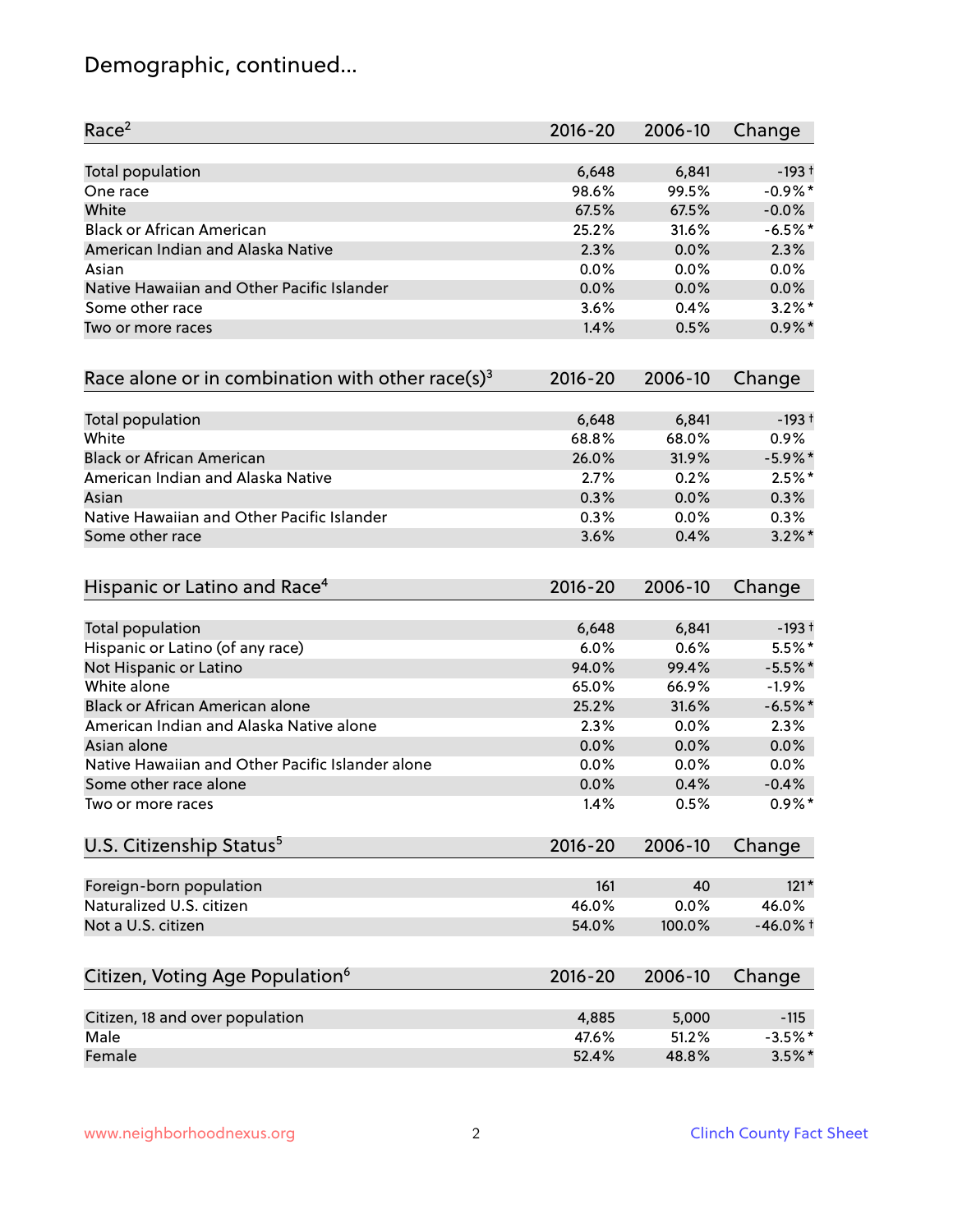#### Economic

| Income <sup>7</sup>                                 | $2016 - 20$ | 2006-10 | Change      |
|-----------------------------------------------------|-------------|---------|-------------|
|                                                     |             |         |             |
| All households                                      | 2,387       | 2,520   | $-133$      |
| Less than \$10,000                                  | 22.2%       | 15.0%   | 7.2%        |
| \$10,000 to \$14,999                                | 3.6%        | 5.7%    | $-2.1%$     |
| \$15,000 to \$24,999                                | 11.4%       | 18.1%   | $-6.7%$     |
| \$25,000 to \$34,999                                | 9.0%        | 13.5%   | $-4.5%$     |
| \$35,000 to \$49,999                                | 13.5%       | 14.5%   | $-1.0%$     |
| \$50,000 to \$74,999                                | 21.8%       | 17.0%   | 4.8%        |
| \$75,000 to \$99,999                                | 6.3%        | 9.5%    | $-3.2%$     |
| \$100,000 to \$149,999                              | 9.8%        | 3.4%    | $6.5%$ *    |
| \$150,000 to \$199,999                              | 1.2%        | 3.3%    | $-2.2%$     |
| \$200,000 or more                                   | 1.1%        | 0.0%    | 1.1%        |
| Median household income (dollars)                   | 38,844      | 31,963  | 6,881       |
| Mean household income (dollars)                     | 47,058      | 42,631  | 4,427       |
| With earnings                                       | 63.9%       | 75.1%   | $-11.1\%$ * |
| Mean earnings (dollars)                             | 53,727      | 38,107  | 15,620*     |
| <b>With Social Security</b>                         | 30.5%       | 30.0%   | 0.4%        |
| Mean Social Security income (dollars)               | 18,530      | 13,830  | 4,700*      |
| With retirement income                              | 16.7%       | 18.8%   | $-2.1%$     |
| Mean retirement income (dollars)                    | 30,176      | 38,769  | $-8,592$    |
| With Supplemental Security Income                   | 6.5%        | $7.4\%$ | $-0.8%$     |
| Mean Supplemental Security Income (dollars)         | 9,201       | 6,944   | 2,257       |
| With cash public assistance income                  | 2.2%        | 0.6%    | $1.6\%$ *   |
| Mean cash public assistance income (dollars)        | 681         | 1,207   | $-526$      |
| With Food Stamp/SNAP benefits in the past 12 months | 18.0%       | 17.0%   | 0.9%        |
|                                                     |             |         |             |
| Families                                            | 1,668       | 1,697   | $-29$       |
| Less than \$10,000                                  | 17.4%       | 8.1%    | $9.3\%$ *   |
| \$10,000 to \$14,999                                | 1.9%        | 4.7%    | $-2.7%$     |
| \$15,000 to \$24,999                                | 6.0%        | 16.0%   | $-10.0\%$ * |
| \$25,000 to \$34,999                                | 10.7%       | 8.8%    | 2.0%        |
| \$35,000 to \$49,999                                | 13.1%       | 17.4%   | $-4.3%$     |
| \$50,000 to \$74,999                                | 24.4%       | 22.2%   | 2.2%        |
| \$75,000 to \$99,999                                | 9.1%        | 13.0%   | $-3.9%$     |
| \$100,000 to \$149,999                              | 14.1%       | $5.0\%$ | $9.1\%$ *   |
| \$150,000 to \$199,999                              | 1.7%        | 4.9%    | $-3.3%$     |
| \$200,000 or more                                   | 1.6%        | 0.0%    | 1.6%        |
| Median family income (dollars)                      | 50,673      | 45,350  | 5,323       |
| Mean family income (dollars)                        | 57,344      | 52,102  | 5,242       |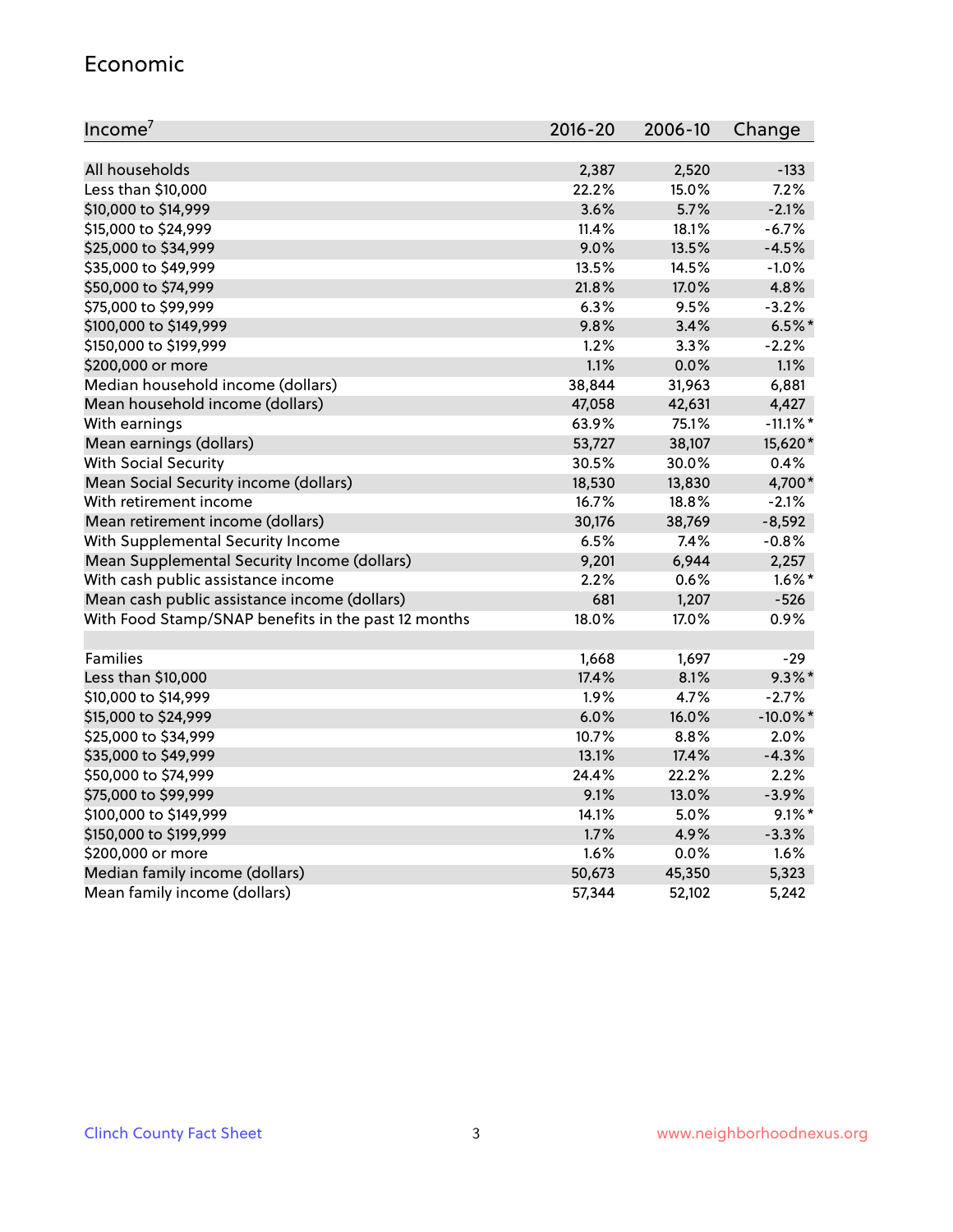### Economic, continued...

| Income, continued <sup>8</sup>                                        | $2016 - 20$ | 2006-10 | Change      |
|-----------------------------------------------------------------------|-------------|---------|-------------|
|                                                                       |             |         |             |
| Nonfamily households                                                  | 719         | 823     | $-104$      |
| Median nonfamily income (dollars)                                     | 18,125      | 17,906  | 219         |
| Mean nonfamily income (dollars)                                       | 22,970      | 21,764  | 1,205       |
| Median earnings for workers (dollars)                                 | 29,526      | 19,971  | $9,555*$    |
| Median earnings for male full-time, year-round workers                | 34,348      | 31,739  | 2,609       |
| (dollars)<br>Median earnings for female full-time, year-round workers |             | 25,972  | 3,485       |
| (dollars)                                                             | 29,457      |         |             |
| Per capita income (dollars)                                           | 17,539      | 16,709  | 830         |
|                                                                       |             |         |             |
| Families and People Below Poverty Level <sup>9</sup>                  | 2016-20     | 2006-10 | Change      |
|                                                                       |             |         |             |
| <b>All families</b>                                                   | 22.3%       | 19.1%   | 3.2%        |
| With related children under 18 years                                  | 28.6%       | 26.7%   | 1.9%        |
| With related children under 5 years only                              | 15.9%       | 52.7%   | $-36.8%$    |
| Married couple families                                               | 16.1%       | 8.8%    | 7.3%        |
| With related children under 18 years                                  | 10.2%       | 15.8%   | $-5.6%$     |
| With related children under 5 years only                              | 51.4%       | 0.0%    | 51.4%       |
| Families with female householder, no husband present                  | 35.2%       | 58.4%   | $-23.2%$    |
| With related children under 18 years                                  | 42.2%       | 56.9%   | $-14.7%$    |
| With related children under 5 years only                              | 0.0%        | 68.3%   | $-68.3\%$ * |
| All people                                                            | 29.8%       | 25.7%   | 4.1%        |
| Under 18 years                                                        | 36.0%       | 37.7%   | $-1.7%$     |
| Related children under 18 years                                       | 36.0%       | 37.7%   | $-1.7%$     |
| Related children under 5 years                                        | 26.7%       | 66.4%   | $-39.7%$ *  |
| Related children 5 to 17 years                                        | 39.0%       | 23.5%   | 15.4%       |
| 18 years and over                                                     | 27.6%       | 21.3%   | $6.2\%$ *   |
| 18 to 64 years                                                        | 27.5%       | 20.8%   | $6.7\%$ *   |
| 65 years and over                                                     | 28.0%       | 24.3%   | 3.7%        |
| People in families                                                    | 24.7%       | 22.4%   | 2.3%        |
| Unrelated individuals 15 years and over                               | 50.4%       | 42.2%   | 8.2%        |
|                                                                       |             |         |             |
| Non-Hispanic white people                                             | 23.6%       | 16.1%   | 7.6%        |
| Black or African-American people                                      | 44.4%       | 46.2%   | $-1.8%$     |
| Asian people                                                          | 0.0%        | (X)     | (X)         |
| Hispanic or Latino people                                             | 6.7%        | 0.0%    | 6.7%        |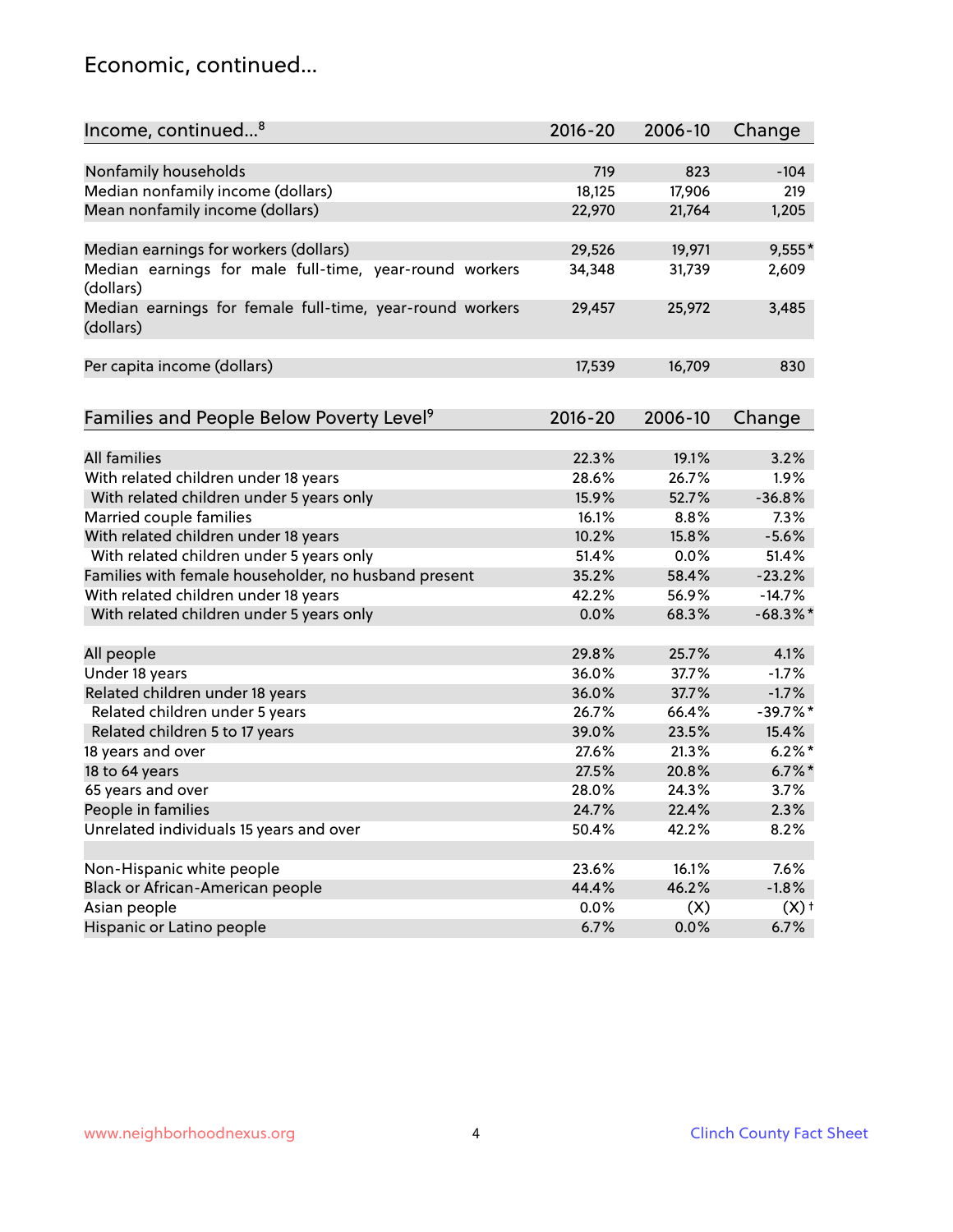# Employment

| Employment Status <sup>10</sup>                                                               | 2010        | 2020    | Change      |
|-----------------------------------------------------------------------------------------------|-------------|---------|-------------|
| In Labor Force                                                                                | 2,943       | 2,900   | 2,900       |
| <b>Unemployment Rate</b>                                                                      | 4.0%        | 11.1%   | $-7.1%$     |
| Industry <sup>11</sup>                                                                        | $2016 - 20$ | 2006-10 | Change      |
|                                                                                               |             |         |             |
| Civilian employed population 16 years and over                                                | 2,149       | 2,739   | $-590$      |
| Agriculture, forestry, fishing and hunting, and mining                                        | 15.3%       | 7.3%    | $8.0\%$ *   |
| Construction                                                                                  | 6.0%        | 4.4%    | 1.5%        |
| Manufacturing                                                                                 | 13.8%       | 24.0%   | $-10.2%$    |
| Wholesale trade                                                                               | 0.7%        | 1.1%    | $-0.3%$     |
| Retail trade                                                                                  | 4.7%        | 6.2%    | $-1.5%$     |
| Transportation and warehousing, and utilities                                                 | 11.8%       | 7.4%    | 4.4%        |
| Information                                                                                   | 0.0%        | 0.0%    | 0.0%        |
| Finance and insurance, and real estate and rental and leasing                                 | 4.7%        | 2.2%    | 2.5%        |
| Professional, scientific, and management, and administrative<br>and waste management services | 2.4%        | 1.1%    | 1.3%        |
| Educational services, and health care and social assistance                                   | 26.2%       | 26.0%   | 0.2%        |
| Arts, entertainment, and recreation, and accommodation and<br>food services                   | 8.7%        | 11.0%   | $-2.3%$     |
| Other services, except public administration                                                  | 3.9%        | 3.5%    | 0.4%        |
| <b>Public administration</b>                                                                  | 1.7%        | 5.8%    | $-4.1%$     |
| Occupation <sup>12</sup>                                                                      | $2016 - 20$ | 2006-10 | Change      |
|                                                                                               |             |         |             |
| Civilian employed population 16 years and over                                                | 2,149       | 2,739   | $-590$      |
| Management, business, science, and arts occupations                                           | 29.3%       | 19.8%   | $9.5%$ *    |
| Service occupations                                                                           | 11.3%       | 22.9%   | $-11.6\%$ * |
| Sales and office occupations                                                                  | 16.8%       | 13.2%   | 3.6%        |
| Natural<br>resources,<br>construction,<br>and<br>maintenance<br>occupations                   | 20.8%       | 15.7%   | 5.1%        |
| Production, transportation, and material moving occupations                                   | 22.0%       | 28.5%   | $-6.5%$     |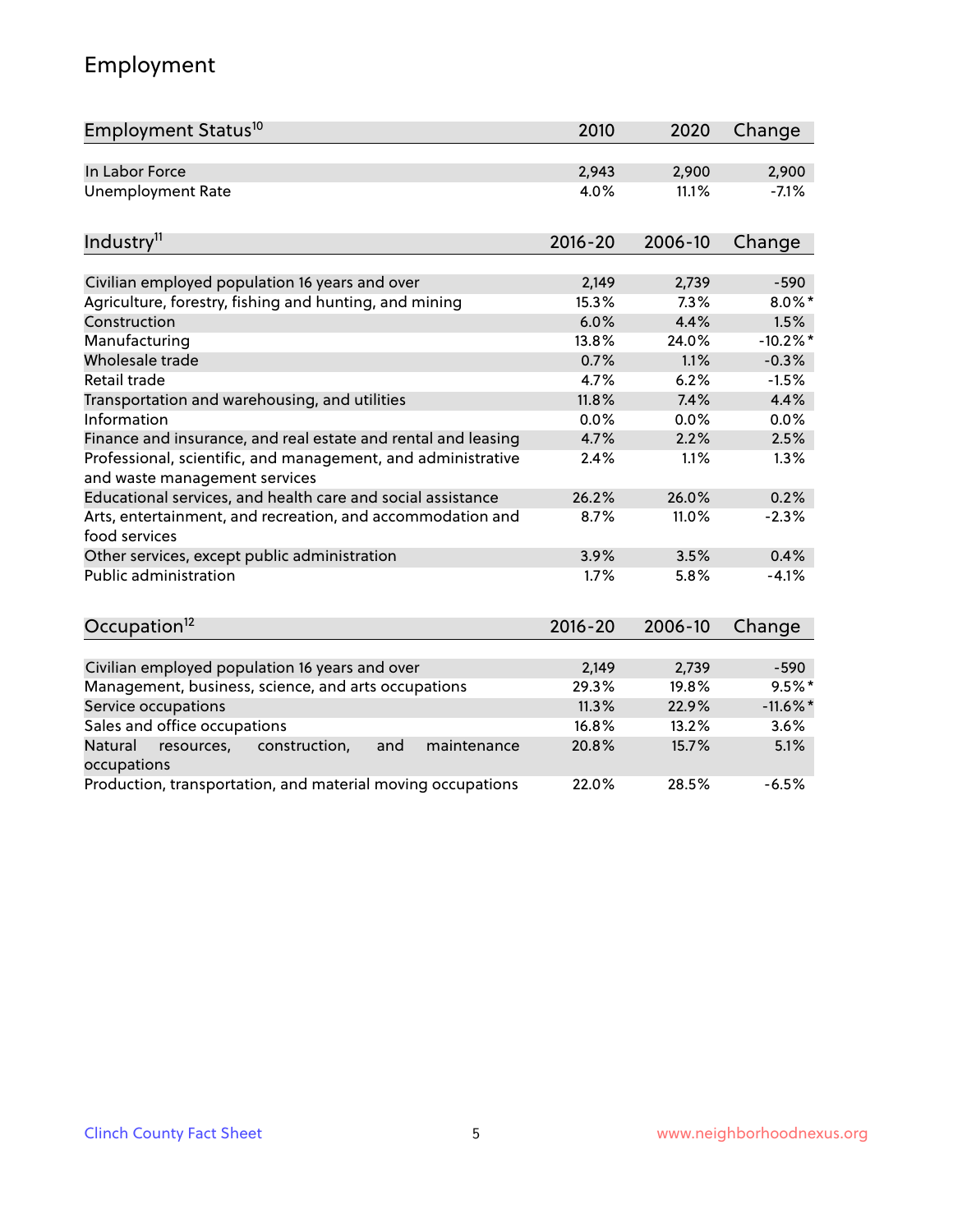# Employment, continued...

| Class of Worker <sup>13</sup>                          | $2016 - 20$ | 2006-10 | Change    |
|--------------------------------------------------------|-------------|---------|-----------|
| Civilian employed population 16 years and over         | 2,149       | 2,739   | $-590$    |
| Private wage and salary workers                        | 74.9%       | 76.3%   | $-1.4%$   |
| Government workers                                     | 19.7%       | 17.6%   | 2.1%      |
| Self-employed in own not incorporated business workers | 5.4%        | 6.1%    | $-0.7%$   |
| Unpaid family workers                                  | 0.0%        | 0.0%    | 0.0%      |
|                                                        |             |         |           |
| Job Flows <sup>14</sup>                                | 2019        | 2010    | Change    |
|                                                        | 2,300       | 2,346   | $-46$     |
| Total Jobs in county                                   | 56.3%       | 63.0%   | $-6.7%$   |
| Held by residents of county                            |             |         |           |
| Held by non-residents of county                        | 43.7%       | 37.0%   | 6.7%      |
| Jobs by Industry Sector <sup>15</sup>                  | 2019        | 2010    | Change    |
|                                                        |             |         |           |
| Total Jobs in county                                   | 2,300       | 2,346   | $-46$     |
| Goods Producing sectors                                | 48.2%       | 49.9%   | $-1.7%$   |
| Trade, Transportation, and Utilities sectors           | 11.3%       | 12.1%   | $-0.8%$   |
| All Other Services sectors                             | 40.4%       | 38.0%   | 2.5%      |
| Total Jobs in county held by county residents          | 1,294       | 1,477   | $-183$    |
| <b>Goods Producing sectors</b>                         | 43.4%       | 47.6%   | $-4.2%$   |
| Trade, Transportation, and Utilities sectors           | 11.6%       | 11.2%   | 0.4%      |
| All Other Services sectors                             | 45.0%       | 41.2%   | 3.8%      |
| Jobs by Earnings <sup>16</sup>                         | 2019        | 2010    | Change    |
|                                                        |             |         |           |
| Total Jobs in county                                   | 2,300       | 2,346   | $-46$     |
| Jobs with earnings \$1250/month or less                | 24.2%       | 24.8%   | $-0.6%$   |
| Jobs with earnings \$1251/month to \$3333/month        | 35.1%       | 52.2%   | $-17.1%$  |
| Jobs with earnings greater than \$3333/month           | 40.7%       | 23.0%   | 17.7%     |
|                                                        |             |         |           |
| Total Jobs in county held by county residents          | 1,294       | 1,477   | $-183$    |
| Jobs with earnings \$1250/month or less                | 27.8%       | 26.9%   | 0.9%      |
| Jobs with earnings \$1251/month to \$3333/month        | 35.1%       | 50.2%   | $-15.1\%$ |
| Jobs with earnings greater than \$3333/month           | 37.1%       | 23.0%   | 14.1%     |
|                                                        |             |         |           |
| Jobs by Age of Worker <sup>17</sup>                    | 2019        | 2010    | Change    |
|                                                        |             |         |           |
| Total Jobs in county                                   | 2,300       | 2,346   | $-46$     |
| Jobs with workers age 29 or younger                    | 17.7%       | 19.6%   | $-1.8%$   |
| Jobs with workers age 30 to 54                         | 56.2%       | 61.0%   | $-4.8%$   |
| Jobs with workers age 55 or older                      | 26.1%       | 19.4%   | 6.6%      |
| Total Jobs in county held by county residents          | 1,294       | 1,477   | $-183$    |
| Jobs with workers age 29 or younger                    | 16.6%       | 18.6%   | $-1.9%$   |
| Jobs with workers age 30 to 54                         | 56.6%       | 60.5%   | $-3.9%$   |
| Jobs with workers age 55 or older                      | 26.7%       | 20.9%   | 5.8%      |
|                                                        |             |         |           |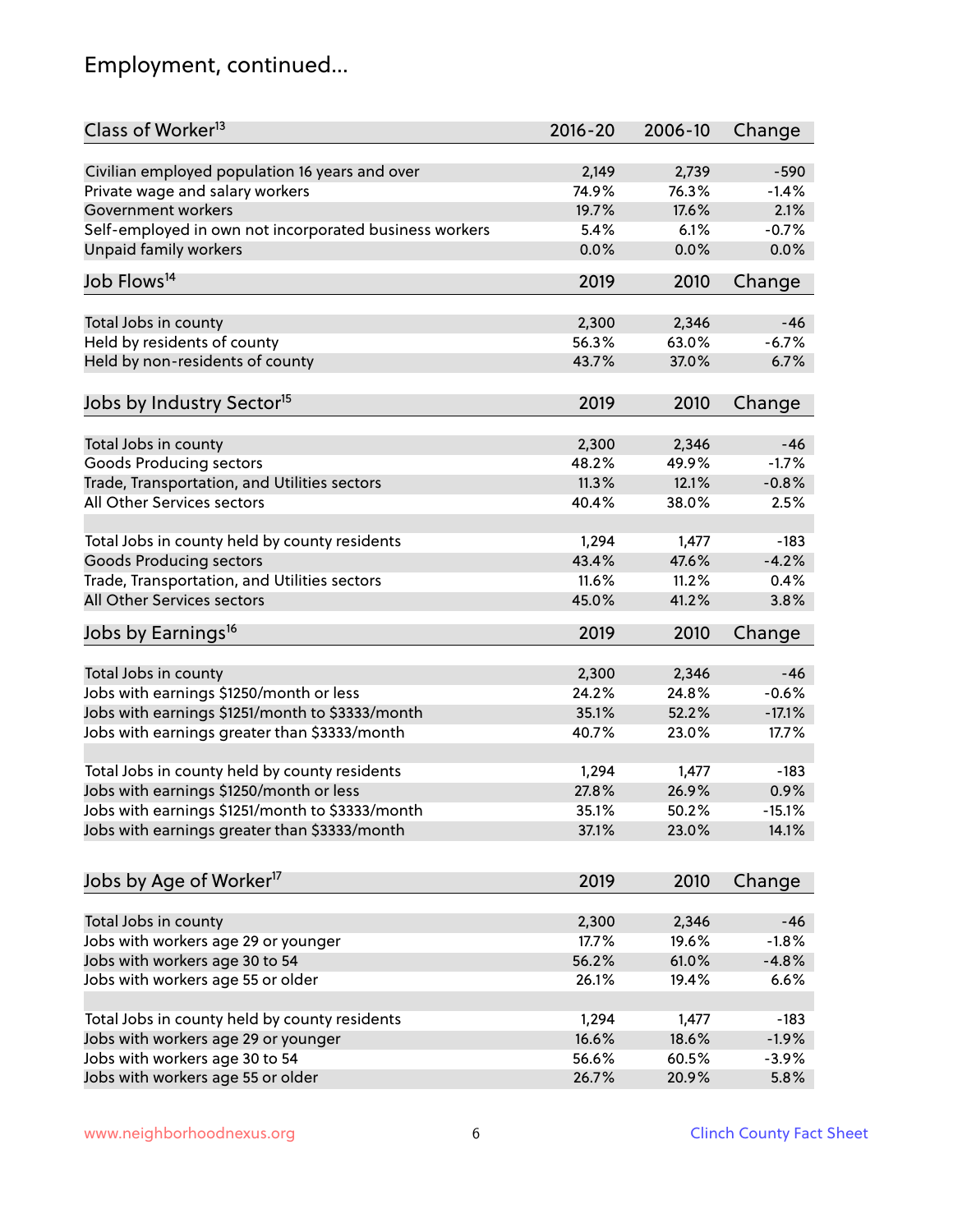### Education

| Early Learning <sup>18</sup>                        |              |              | 2022                  |
|-----------------------------------------------------|--------------|--------------|-----------------------|
| Licensed Capacity of Early Learning Centers         |              |              | 117                   |
| Licenced capacity per 1,000 children ages 0-4       |              |              | 273.4                 |
| School Enrollment <sup>19</sup>                     | 2022         | 2010         | Change                |
|                                                     |              |              |                       |
| <b>Enrolled in Public School</b>                    | 1,254        | 1,422        | $-168$                |
| White                                               | 52.6%        | 57.2%        | $-4.6%$               |
| <b>Black or African-American</b>                    | 34.4%        | 36.8%        | $-2.5%$               |
| Asian<br><b>Native American</b>                     | 0.6%<br>0.6% | 0.0%         | 0.6%<br>0.6%          |
| Pacific Islander                                    |              | 0.0%         |                       |
| <b>Biracial or Multi-Racial</b>                     | 0.0%<br>6.1% | 0.0%<br>3.4% | 0.0%<br>2.6%          |
|                                                     |              |              |                       |
| Hispanic or Latino                                  | 5.9%         | 0.0%         | 5.9%                  |
| Georgia Milestones: 3rd Grade Reading <sup>20</sup> |              |              | 2019                  |
| Number of Students Tested                           |              |              | 119                   |
| Proficient or Distinguished                         |              |              | 37.8%                 |
| Georgia Milestones: 8th Grade Math <sup>21</sup>    |              |              | 2019                  |
| <b>Number of Students Tested</b>                    |              |              | 95                    |
| Proficient or Distinguished                         |              |              | 26.3%                 |
| Graduation Rates <sup>22</sup>                      | 2021         | 2012         | Change                |
| Cohort                                              | 88           | 86           | $\mathbf{2}^{\prime}$ |
| <b>High School Graduation Rate</b>                  | 86.4%        | 76.7%        | 9.6%                  |
| Educational Attainment <sup>23</sup>                | 2016-20      | 2006-10      | Change                |
|                                                     |              |              |                       |
| Population 25 years and over                        | 4,486        | 4,485        | 1                     |
| Less than 9th grade                                 | 11.3%        | 9.7%         | 1.6%                  |
| 9th to 12th grade, no diploma                       | 16.5%        | 17.4%        | $-0.9%$               |
| High school graduate (includes equivalency)         | 36.2%        | 39.7%        | $-3.5%$               |
| Some college, no degree                             | 21.2%        | 11.8%        | $9.4\%$ *             |
| Associate's degree                                  | 3.9%         | 4.3%         | $-0.3%$               |
| Bachelor's degree                                   | 7.2%         | 10.1%        | $-2.9%$               |
| Graduate or professional degree                     | 3.7%         | 7.0%         | $-3.3%$               |
| Percent high school graduate or higher              | 72.2%        | 72.9%        | $-0.7%$               |
| Percent bachelor's degree or higher                 | 10.8%        | 17.1%        | $-6.3%$               |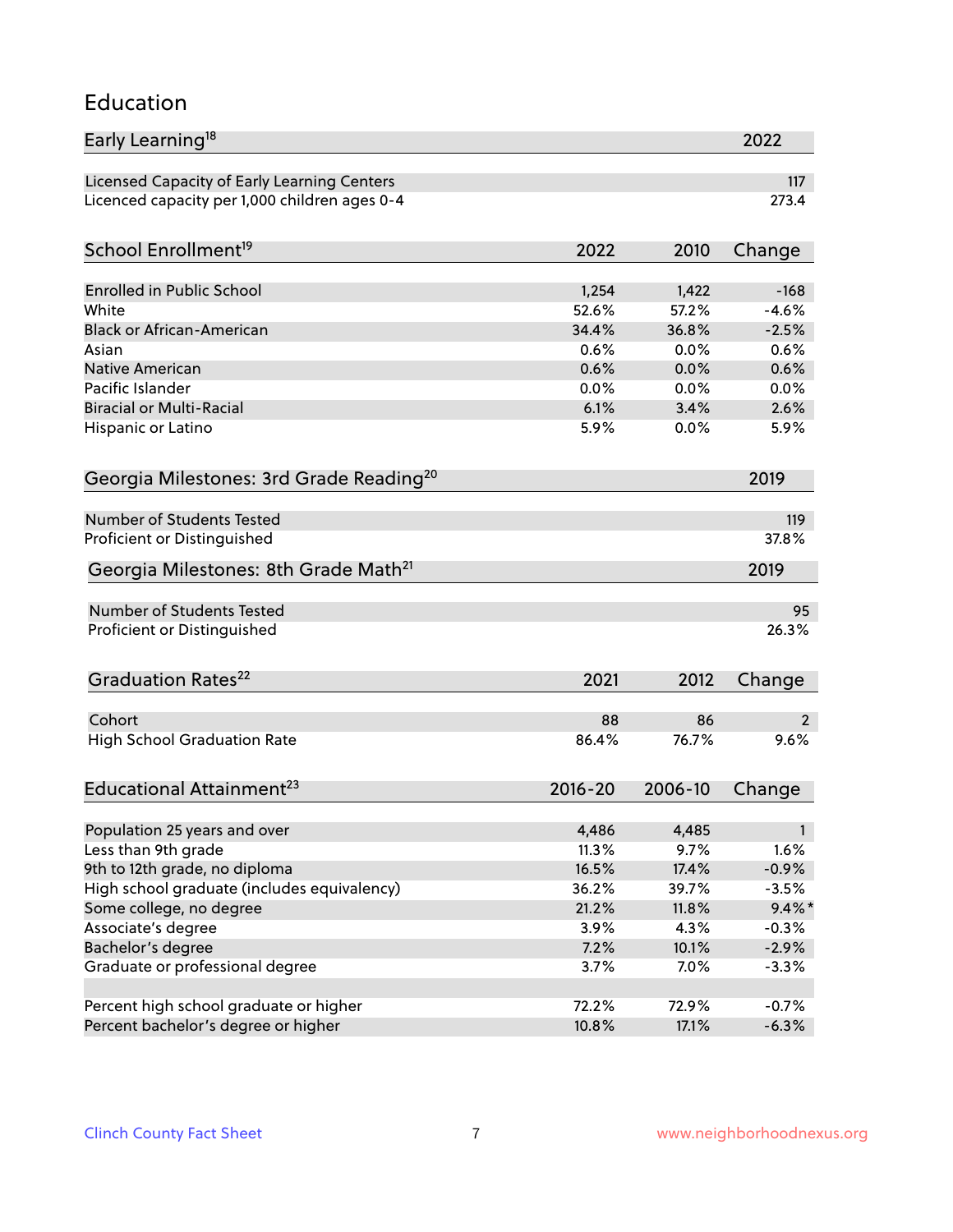### Housing

| <b>Total households</b><br>$-133$<br>2,387<br>2,520<br>Family households (families)<br>2.5%<br>69.9%<br>67.3%<br>With own children under 18 years<br>26.4%<br>$-2.3%$<br>28.7%<br>Married-couple family<br>48.2%<br>50.4%<br>$-2.2%$<br>With own children of the householder under 18 years<br>14.0%<br>21.4%<br>$-7.4%$<br>Male householder, no wife present, family<br>3.3%<br>2.5%<br>0.8%<br>With own children of the householder under 18 years<br>2.0%<br>1.5%<br>0.5%<br>Female householder, no husband present, family<br>18.3%<br>3.9%<br>14.4%<br>With own children of the householder under 18 years<br>10.4%<br>5.8%<br>4.6%<br>Nonfamily households<br>30.1%<br>32.7%<br>$-2.5%$<br>Householder living alone<br>$-8.4%$<br>21.1%<br>29.5%<br>65 years and over<br>8.9%<br>$-1.0%$<br>9.9%<br>32.8%<br>36.7%<br>Households with one or more people under 18 years<br>$-3.9%$<br>Households with one or more people 65 years and over<br>23.6%<br>30.0%<br>$6.4\%$<br>Average household size<br>2.60<br>2.69<br>$-0.09$<br>Average family size<br>3.16<br>3.31<br>$-0.16$<br>Housing Occupancy <sup>25</sup><br>$2016 - 20$<br>2006-10<br>Change<br>Total housing units<br>3,008<br>2,994<br>14<br>Occupied housing units<br>79.4%<br>84.2%<br>$-4.8%$<br>Vacant housing units<br>20.6%<br>15.8%<br>4.8%<br>$1.2*$<br>1.4<br>0.2<br>Homeowner vacancy rate<br>10.9<br>11.5<br>Rental vacancy rate<br>$-0.6$<br>Units in Structure <sup>26</sup><br>2016-20<br>2006-10<br>Change<br>Total housing units<br>3,008<br>2,994<br>14<br>1-unit, detached<br>64.6%<br>65.0%<br>$-0.3%$<br>1-unit, attached<br>0.9%<br>1.5%<br>$-0.6%$<br>1.8%<br>2.7%<br>$-0.9%$<br>2 units<br>3 or 4 units<br>0.7%<br>0.9%<br>$-0.2%$<br>1.6%<br>3.4%<br>$-1.8%$<br>5 to 9 units<br>0.6%<br>0.0%<br>0.6%<br>10 to 19 units<br>1.3%<br>20 or more units<br>1.7%<br>$-0.4%$<br>Mobile home<br>28.5%<br>24.9%<br>3.6% | Households by Type <sup>24</sup> | 2016-20 | 2006-10 | Change  |
|---------------------------------------------------------------------------------------------------------------------------------------------------------------------------------------------------------------------------------------------------------------------------------------------------------------------------------------------------------------------------------------------------------------------------------------------------------------------------------------------------------------------------------------------------------------------------------------------------------------------------------------------------------------------------------------------------------------------------------------------------------------------------------------------------------------------------------------------------------------------------------------------------------------------------------------------------------------------------------------------------------------------------------------------------------------------------------------------------------------------------------------------------------------------------------------------------------------------------------------------------------------------------------------------------------------------------------------------------------------------------------------------------------------------------------------------------------------------------------------------------------------------------------------------------------------------------------------------------------------------------------------------------------------------------------------------------------------------------------------------------------------------------------------------------------------------------------------------------------------------------------------------------------|----------------------------------|---------|---------|---------|
|                                                                                                                                                                                                                                                                                                                                                                                                                                                                                                                                                                                                                                                                                                                                                                                                                                                                                                                                                                                                                                                                                                                                                                                                                                                                                                                                                                                                                                                                                                                                                                                                                                                                                                                                                                                                                                                                                                         |                                  |         |         |         |
|                                                                                                                                                                                                                                                                                                                                                                                                                                                                                                                                                                                                                                                                                                                                                                                                                                                                                                                                                                                                                                                                                                                                                                                                                                                                                                                                                                                                                                                                                                                                                                                                                                                                                                                                                                                                                                                                                                         |                                  |         |         |         |
|                                                                                                                                                                                                                                                                                                                                                                                                                                                                                                                                                                                                                                                                                                                                                                                                                                                                                                                                                                                                                                                                                                                                                                                                                                                                                                                                                                                                                                                                                                                                                                                                                                                                                                                                                                                                                                                                                                         |                                  |         |         |         |
|                                                                                                                                                                                                                                                                                                                                                                                                                                                                                                                                                                                                                                                                                                                                                                                                                                                                                                                                                                                                                                                                                                                                                                                                                                                                                                                                                                                                                                                                                                                                                                                                                                                                                                                                                                                                                                                                                                         |                                  |         |         |         |
|                                                                                                                                                                                                                                                                                                                                                                                                                                                                                                                                                                                                                                                                                                                                                                                                                                                                                                                                                                                                                                                                                                                                                                                                                                                                                                                                                                                                                                                                                                                                                                                                                                                                                                                                                                                                                                                                                                         |                                  |         |         |         |
|                                                                                                                                                                                                                                                                                                                                                                                                                                                                                                                                                                                                                                                                                                                                                                                                                                                                                                                                                                                                                                                                                                                                                                                                                                                                                                                                                                                                                                                                                                                                                                                                                                                                                                                                                                                                                                                                                                         |                                  |         |         |         |
|                                                                                                                                                                                                                                                                                                                                                                                                                                                                                                                                                                                                                                                                                                                                                                                                                                                                                                                                                                                                                                                                                                                                                                                                                                                                                                                                                                                                                                                                                                                                                                                                                                                                                                                                                                                                                                                                                                         |                                  |         |         |         |
|                                                                                                                                                                                                                                                                                                                                                                                                                                                                                                                                                                                                                                                                                                                                                                                                                                                                                                                                                                                                                                                                                                                                                                                                                                                                                                                                                                                                                                                                                                                                                                                                                                                                                                                                                                                                                                                                                                         |                                  |         |         |         |
|                                                                                                                                                                                                                                                                                                                                                                                                                                                                                                                                                                                                                                                                                                                                                                                                                                                                                                                                                                                                                                                                                                                                                                                                                                                                                                                                                                                                                                                                                                                                                                                                                                                                                                                                                                                                                                                                                                         |                                  |         |         |         |
|                                                                                                                                                                                                                                                                                                                                                                                                                                                                                                                                                                                                                                                                                                                                                                                                                                                                                                                                                                                                                                                                                                                                                                                                                                                                                                                                                                                                                                                                                                                                                                                                                                                                                                                                                                                                                                                                                                         |                                  |         |         |         |
|                                                                                                                                                                                                                                                                                                                                                                                                                                                                                                                                                                                                                                                                                                                                                                                                                                                                                                                                                                                                                                                                                                                                                                                                                                                                                                                                                                                                                                                                                                                                                                                                                                                                                                                                                                                                                                                                                                         |                                  |         |         |         |
|                                                                                                                                                                                                                                                                                                                                                                                                                                                                                                                                                                                                                                                                                                                                                                                                                                                                                                                                                                                                                                                                                                                                                                                                                                                                                                                                                                                                                                                                                                                                                                                                                                                                                                                                                                                                                                                                                                         |                                  |         |         |         |
|                                                                                                                                                                                                                                                                                                                                                                                                                                                                                                                                                                                                                                                                                                                                                                                                                                                                                                                                                                                                                                                                                                                                                                                                                                                                                                                                                                                                                                                                                                                                                                                                                                                                                                                                                                                                                                                                                                         |                                  |         |         |         |
|                                                                                                                                                                                                                                                                                                                                                                                                                                                                                                                                                                                                                                                                                                                                                                                                                                                                                                                                                                                                                                                                                                                                                                                                                                                                                                                                                                                                                                                                                                                                                                                                                                                                                                                                                                                                                                                                                                         |                                  |         |         |         |
|                                                                                                                                                                                                                                                                                                                                                                                                                                                                                                                                                                                                                                                                                                                                                                                                                                                                                                                                                                                                                                                                                                                                                                                                                                                                                                                                                                                                                                                                                                                                                                                                                                                                                                                                                                                                                                                                                                         |                                  |         |         |         |
|                                                                                                                                                                                                                                                                                                                                                                                                                                                                                                                                                                                                                                                                                                                                                                                                                                                                                                                                                                                                                                                                                                                                                                                                                                                                                                                                                                                                                                                                                                                                                                                                                                                                                                                                                                                                                                                                                                         |                                  |         |         |         |
|                                                                                                                                                                                                                                                                                                                                                                                                                                                                                                                                                                                                                                                                                                                                                                                                                                                                                                                                                                                                                                                                                                                                                                                                                                                                                                                                                                                                                                                                                                                                                                                                                                                                                                                                                                                                                                                                                                         |                                  |         |         |         |
|                                                                                                                                                                                                                                                                                                                                                                                                                                                                                                                                                                                                                                                                                                                                                                                                                                                                                                                                                                                                                                                                                                                                                                                                                                                                                                                                                                                                                                                                                                                                                                                                                                                                                                                                                                                                                                                                                                         |                                  |         |         |         |
|                                                                                                                                                                                                                                                                                                                                                                                                                                                                                                                                                                                                                                                                                                                                                                                                                                                                                                                                                                                                                                                                                                                                                                                                                                                                                                                                                                                                                                                                                                                                                                                                                                                                                                                                                                                                                                                                                                         |                                  |         |         |         |
|                                                                                                                                                                                                                                                                                                                                                                                                                                                                                                                                                                                                                                                                                                                                                                                                                                                                                                                                                                                                                                                                                                                                                                                                                                                                                                                                                                                                                                                                                                                                                                                                                                                                                                                                                                                                                                                                                                         |                                  |         |         |         |
|                                                                                                                                                                                                                                                                                                                                                                                                                                                                                                                                                                                                                                                                                                                                                                                                                                                                                                                                                                                                                                                                                                                                                                                                                                                                                                                                                                                                                                                                                                                                                                                                                                                                                                                                                                                                                                                                                                         |                                  |         |         |         |
|                                                                                                                                                                                                                                                                                                                                                                                                                                                                                                                                                                                                                                                                                                                                                                                                                                                                                                                                                                                                                                                                                                                                                                                                                                                                                                                                                                                                                                                                                                                                                                                                                                                                                                                                                                                                                                                                                                         |                                  |         |         |         |
|                                                                                                                                                                                                                                                                                                                                                                                                                                                                                                                                                                                                                                                                                                                                                                                                                                                                                                                                                                                                                                                                                                                                                                                                                                                                                                                                                                                                                                                                                                                                                                                                                                                                                                                                                                                                                                                                                                         |                                  |         |         |         |
|                                                                                                                                                                                                                                                                                                                                                                                                                                                                                                                                                                                                                                                                                                                                                                                                                                                                                                                                                                                                                                                                                                                                                                                                                                                                                                                                                                                                                                                                                                                                                                                                                                                                                                                                                                                                                                                                                                         |                                  |         |         |         |
|                                                                                                                                                                                                                                                                                                                                                                                                                                                                                                                                                                                                                                                                                                                                                                                                                                                                                                                                                                                                                                                                                                                                                                                                                                                                                                                                                                                                                                                                                                                                                                                                                                                                                                                                                                                                                                                                                                         |                                  |         |         |         |
|                                                                                                                                                                                                                                                                                                                                                                                                                                                                                                                                                                                                                                                                                                                                                                                                                                                                                                                                                                                                                                                                                                                                                                                                                                                                                                                                                                                                                                                                                                                                                                                                                                                                                                                                                                                                                                                                                                         |                                  |         |         |         |
|                                                                                                                                                                                                                                                                                                                                                                                                                                                                                                                                                                                                                                                                                                                                                                                                                                                                                                                                                                                                                                                                                                                                                                                                                                                                                                                                                                                                                                                                                                                                                                                                                                                                                                                                                                                                                                                                                                         |                                  |         |         |         |
|                                                                                                                                                                                                                                                                                                                                                                                                                                                                                                                                                                                                                                                                                                                                                                                                                                                                                                                                                                                                                                                                                                                                                                                                                                                                                                                                                                                                                                                                                                                                                                                                                                                                                                                                                                                                                                                                                                         |                                  |         |         |         |
|                                                                                                                                                                                                                                                                                                                                                                                                                                                                                                                                                                                                                                                                                                                                                                                                                                                                                                                                                                                                                                                                                                                                                                                                                                                                                                                                                                                                                                                                                                                                                                                                                                                                                                                                                                                                                                                                                                         |                                  |         |         |         |
|                                                                                                                                                                                                                                                                                                                                                                                                                                                                                                                                                                                                                                                                                                                                                                                                                                                                                                                                                                                                                                                                                                                                                                                                                                                                                                                                                                                                                                                                                                                                                                                                                                                                                                                                                                                                                                                                                                         |                                  |         |         |         |
|                                                                                                                                                                                                                                                                                                                                                                                                                                                                                                                                                                                                                                                                                                                                                                                                                                                                                                                                                                                                                                                                                                                                                                                                                                                                                                                                                                                                                                                                                                                                                                                                                                                                                                                                                                                                                                                                                                         |                                  |         |         |         |
|                                                                                                                                                                                                                                                                                                                                                                                                                                                                                                                                                                                                                                                                                                                                                                                                                                                                                                                                                                                                                                                                                                                                                                                                                                                                                                                                                                                                                                                                                                                                                                                                                                                                                                                                                                                                                                                                                                         |                                  |         |         |         |
|                                                                                                                                                                                                                                                                                                                                                                                                                                                                                                                                                                                                                                                                                                                                                                                                                                                                                                                                                                                                                                                                                                                                                                                                                                                                                                                                                                                                                                                                                                                                                                                                                                                                                                                                                                                                                                                                                                         |                                  |         |         |         |
|                                                                                                                                                                                                                                                                                                                                                                                                                                                                                                                                                                                                                                                                                                                                                                                                                                                                                                                                                                                                                                                                                                                                                                                                                                                                                                                                                                                                                                                                                                                                                                                                                                                                                                                                                                                                                                                                                                         |                                  |         |         |         |
|                                                                                                                                                                                                                                                                                                                                                                                                                                                                                                                                                                                                                                                                                                                                                                                                                                                                                                                                                                                                                                                                                                                                                                                                                                                                                                                                                                                                                                                                                                                                                                                                                                                                                                                                                                                                                                                                                                         |                                  |         |         |         |
|                                                                                                                                                                                                                                                                                                                                                                                                                                                                                                                                                                                                                                                                                                                                                                                                                                                                                                                                                                                                                                                                                                                                                                                                                                                                                                                                                                                                                                                                                                                                                                                                                                                                                                                                                                                                                                                                                                         |                                  |         |         |         |
|                                                                                                                                                                                                                                                                                                                                                                                                                                                                                                                                                                                                                                                                                                                                                                                                                                                                                                                                                                                                                                                                                                                                                                                                                                                                                                                                                                                                                                                                                                                                                                                                                                                                                                                                                                                                                                                                                                         | Boat, RV, van, etc.              | 0.0%    | $0.0\%$ | $0.0\%$ |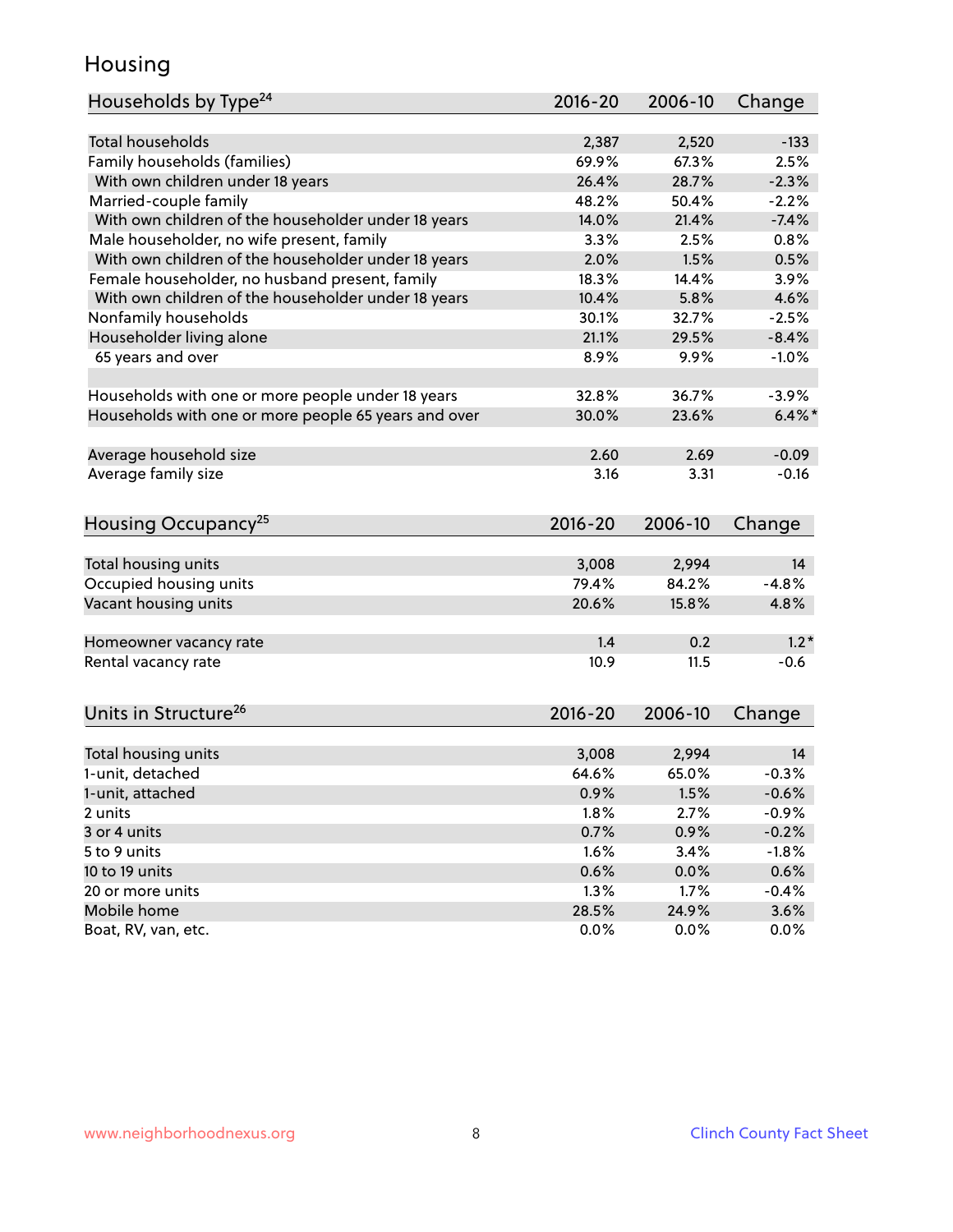# Housing, Continued...

| Year Structure Built <sup>27</sup>             | 2016-20     | 2006-10 | Change             |
|------------------------------------------------|-------------|---------|--------------------|
| Total housing units                            | 3,008       | 2,994   | 14                 |
| Built 2014 or later                            | 2.9%        | (X)     | (X)                |
| Built 2010 to 2013                             | 2.7%        | (X)     | (X)                |
| Built 2000 to 2009                             | 12.0%       | 16.6%   | $-4.5%$            |
| Built 1990 to 1999                             | 14.6%       | 19.1%   | $-4.5%$            |
| Built 1980 to 1989                             | 12.0%       | 14.4%   | $-2.4%$            |
| Built 1970 to 1979                             | 17.6%       | 18.5%   | $-1.0%$            |
| Built 1960 to 1969                             | 15.1%       | 13.2%   | 1.9%               |
| Built 1950 to 1959                             | 11.2%       | 8.1%    | 3.0%               |
| Built 1940 to 1949                             | 9.3%        | 4.0%    | $5.4\%$ *          |
| Built 1939 or earlier                          | 2.6%        | 6.1%    | $-3.5%$            |
|                                                |             |         |                    |
| Housing Tenure <sup>28</sup>                   | $2016 - 20$ | 2006-10 | Change             |
| Occupied housing units                         | 2,387       | 2,520   |                    |
| Owner-occupied                                 | 78.8%       | 72.5%   | $-133$<br>$6.2%$ * |
| Renter-occupied                                | 21.2%       | 27.5%   | $-6.2%$            |
|                                                |             |         |                    |
| Average household size of owner-occupied unit  | 2.60        | 2.66    | $-0.05$            |
| Average household size of renter-occupied unit | 2.59        | 2.77    | $-0.18$            |
| Residence 1 Year Ago <sup>29</sup>             | 2016-20     | 2006-10 | Change             |
| Population 1 year and over                     | 6,535       | 6,772   | $-237*$            |
| Same house                                     | 92.5%       | 90.5%   | 2.0%               |
| Different house in the U.S.                    | 7.5%        | 8.7%    | $-1.2%$            |
| Same county                                    | 6.4%        | 6.0%    | 0.4%               |
| Different county                               | 1.1%        | 2.7%    | $-1.6%$            |
| Same state                                     | 1.1%        | 1.4%    | $-0.2%$            |
| Different state                                | 0.0%        | 1.3%    | $-1.3%$            |
| Abroad                                         | 0.0%        | 0.8%    | $-0.8%$            |
|                                                |             |         |                    |
| Value of Housing Unit <sup>30</sup>            | $2016 - 20$ | 2006-10 | Change             |
| Owner-occupied units                           | 1,880       | 1,828   | 52                 |
| Less than \$50,000                             | 35.2%       | 26.4%   | 8.8%               |
| \$50,000 to \$99,999                           | 35.1%       | 37.4%   | $-2.3%$            |
| \$100,000 to \$149,999                         | 11.6%       | 16.8%   | $-5.2%$            |
| \$150,000 to \$199,999                         | 5.5%        | 11.1%   | $-5.5%$            |
| \$200,000 to \$299,999                         | 3.1%        | 7.9%    | $-4.7%$            |
| \$300,000 to \$499,999                         | 8.2%        | 0.0%    | 8.2%               |
| \$500,000 to \$999,999                         | 1.2%        | 0.0%    | 1.2%               |
| \$1,000,000 or more                            | 0.0%        | 0.5%    | $-0.5%$            |
| Median (dollars)                               | 71,800      | 76,700  | $-4,900$           |
| Mortgage Status <sup>31</sup>                  | 2016-20     | 2006-10 | Change             |
| Owner-occupied units                           | 1,880       | 1,828   | 52                 |
| Housing units with a mortgage                  | 39.8%       | 52.5%   | $-12.7%$ *         |
| Housing units without a mortgage               | 60.2%       | 47.5%   | 12.7%              |
|                                                |             |         |                    |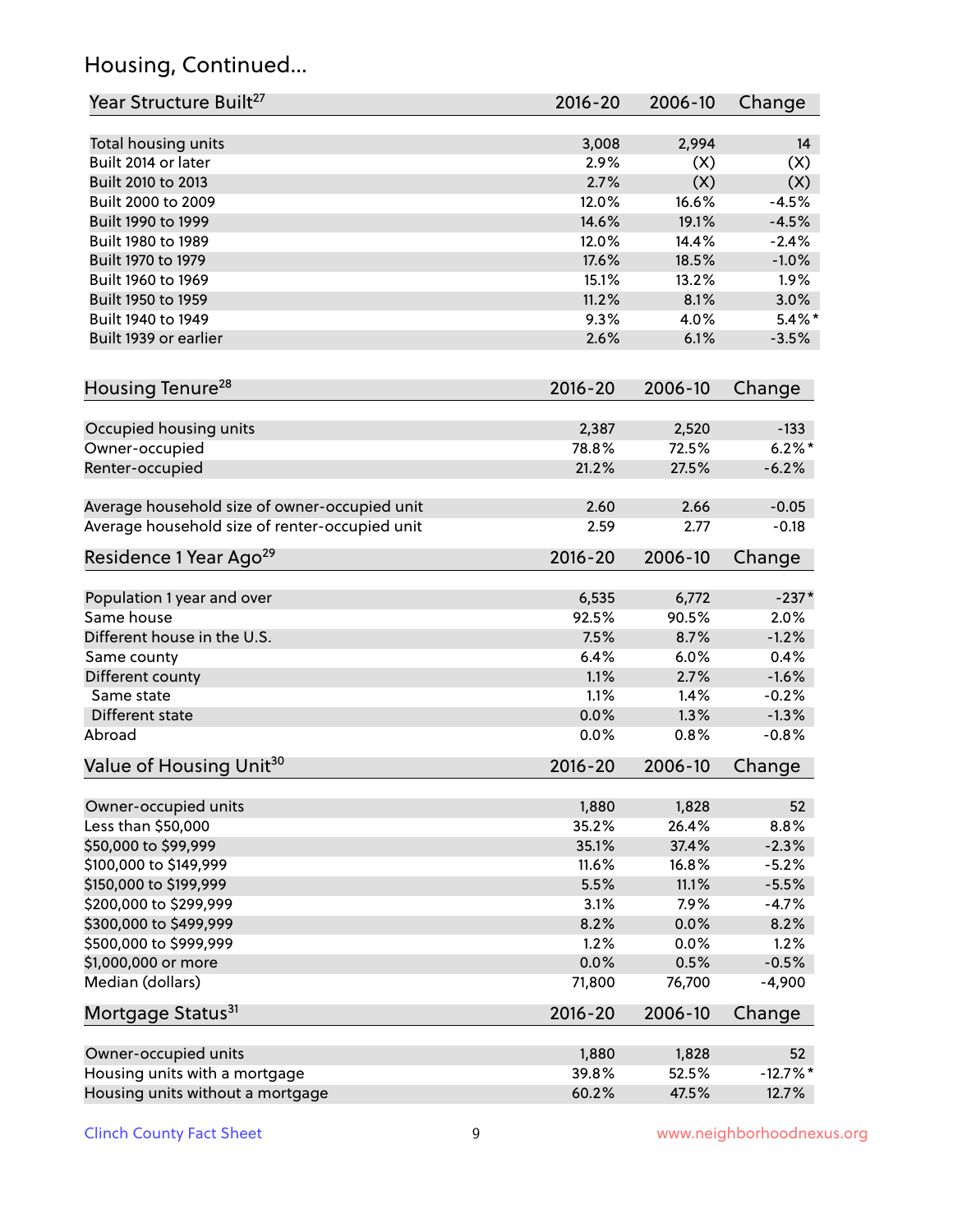# Housing, Continued...

| Selected Monthly Owner Costs <sup>32</sup>                                            | 2016-20 | 2006-10 | Change    |
|---------------------------------------------------------------------------------------|---------|---------|-----------|
| Housing units with a mortgage                                                         | 748     | 960     | $-212$    |
| Less than \$300                                                                       | 0.0%    | 0.0%    | 0.0%      |
| \$300 to \$499                                                                        | 0.0%    | 1.8%    | $-1.8%$   |
| \$500 to \$999                                                                        | 63.1%   | 52.8%   | 10.3%     |
| \$1,000 to \$1,499                                                                    | 32.8%   | 33.1%   | $-0.4%$   |
| \$1,500 to \$1,999                                                                    | 2.3%    | 8.8%    | $-6.5%$   |
| \$2,000 to \$2,999                                                                    | 1.7%    | 1.9%    | $-0.1%$   |
| \$3,000 or more                                                                       | 0.1%    | 1.7%    | $-1.5%$   |
| Median (dollars)                                                                      | 945     | 955     | $-10$     |
|                                                                                       |         |         |           |
| Housing units without a mortgage                                                      | 1,132   | 868     | 264       |
| Less than \$150                                                                       | 6.5%    | 10.7%   | $-4.2%$   |
| \$150 to \$249                                                                        | 17.8%   | 27.8%   | $-10.0%$  |
| \$250 to \$349                                                                        | 24.6%   | 21.7%   | 3.0%      |
| \$350 to \$499                                                                        | 24.6%   | 26.8%   | $-2.3%$   |
| \$500 to \$699                                                                        | 12.5%   | 12.0%   | 0.5%      |
| \$700 or more                                                                         | 14.0%   | 1.0%    | 13.0%*    |
| Median (dollars)                                                                      | 357     | 313     | 44        |
| Household Income <sup>33</sup>                                                        |         |         |           |
| Housing units with a mortgage (excluding units where<br>SMOCAPI cannot be computed)   | 703     | 960     | $-257$    |
| Less than 20.0 percent                                                                | 46.2%   | 39.3%   | 7.0%      |
| 20.0 to 24.9 percent                                                                  | 11.4%   | 11.1%   | 0.2%      |
| 25.0 to 29.9 percent                                                                  | 10.0%   | 9.5%    | 0.5%      |
| 30.0 to 34.9 percent                                                                  | 7.5%    | 6.0%    | 1.5%      |
| 35.0 percent or more                                                                  | 24.9%   | 34.1%   | $-9.2%$   |
| Not computed                                                                          | 45      | 0       | 45        |
| Housing unit without a mortgage (excluding units where<br>SMOCAPI cannot be computed) | 966     | 868     | 98        |
| Less than 10.0 percent                                                                | 49.9%   | 42.2%   | 7.7%      |
| 10.0 to 14.9 percent                                                                  | 8.9%    | 18.8%   | $-9.9%$   |
| 15.0 to 19.9 percent                                                                  | 16.3%   | 6.2%    | 10.0%*    |
| 20.0 to 24.9 percent                                                                  | 4.0%    | 7.9%    | $-3.9%$   |
| 25.0 to 29.9 percent                                                                  | 2.3%    | 0.2%    | $2.0\%$ * |
| 30.0 to 34.9 percent                                                                  | 6.3%    | 1.6%    | 4.7%*     |
| 35.0 percent or more                                                                  | 12.3%   | 23.0%   | $-10.7%$  |
| Not computed                                                                          | 166     | 0       | 166       |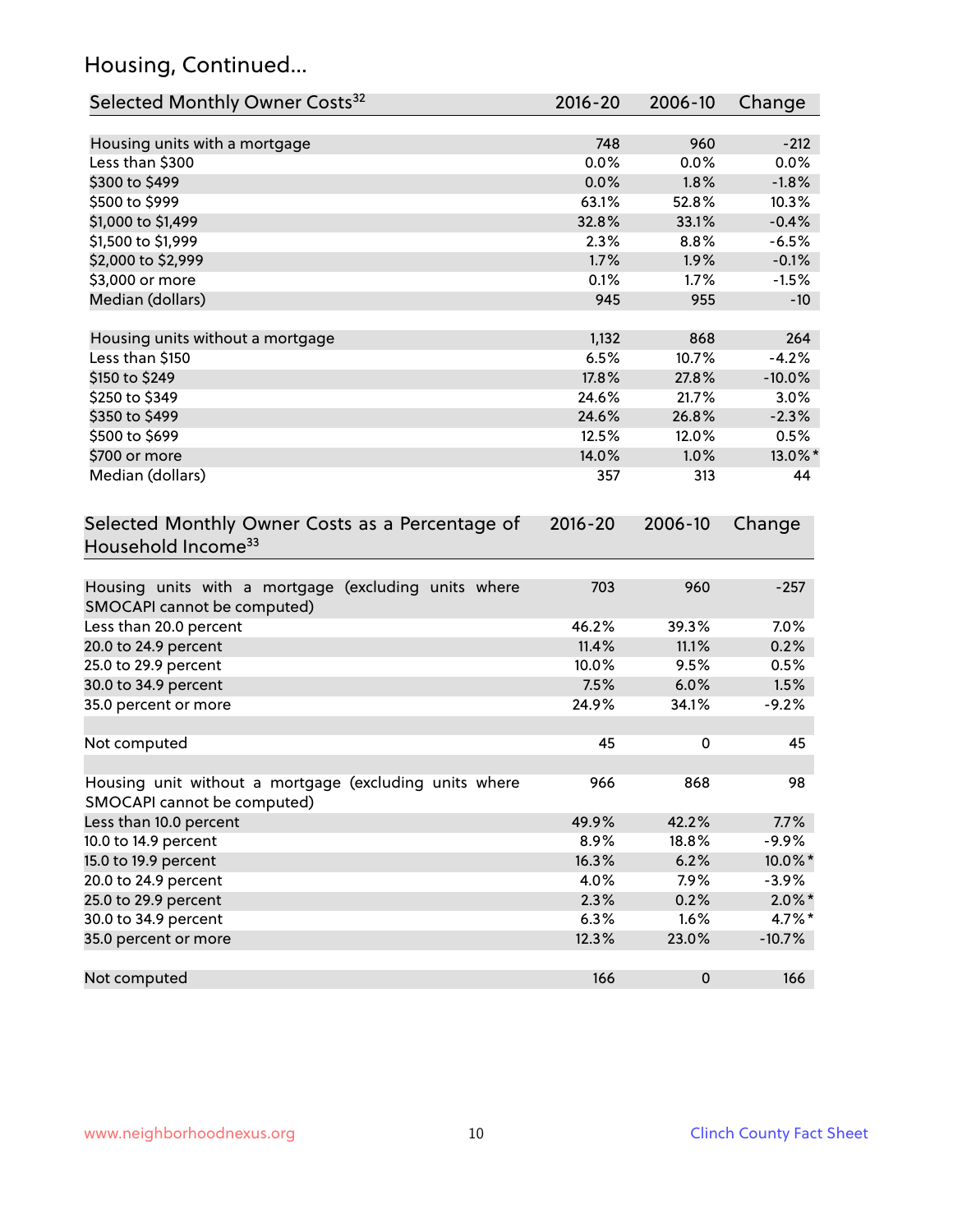### Housing, Continued...

| Gross Rent <sup>34</sup>                                                       | $2016 - 20$ | $2006 - 10$ | Change    |
|--------------------------------------------------------------------------------|-------------|-------------|-----------|
|                                                                                |             |             |           |
| Occupied units paying rent                                                     | 452         | 556         | $-104$    |
| Less than \$200                                                                | 5.1%        | 10.1%       | $-5.0%$   |
| \$200 to \$499                                                                 | 44.2%       | 51.8%       | $-7.6%$   |
| \$500 to \$749                                                                 | 21.7%       | 26.4%       | $-4.8\%$  |
| \$750 to \$999                                                                 | 25.0%       | 11.7%       | 13.3%     |
| \$1,000 to \$1,499                                                             | $0.0\%$     | 0.0%        | $0.0\%$   |
| \$1,500 to \$1,999                                                             | 4.0%        | 0.0%        | 4.0%      |
| \$2,000 or more                                                                | $0.0\%$     | $0.0\%$     | $0.0\%$   |
| Median (dollars)                                                               | 509         | 410         | 99        |
|                                                                                |             |             |           |
| No rent paid                                                                   | 55          | 136         | $-81$     |
|                                                                                |             |             |           |
| Gross Rent as a Percentage of Household Income <sup>35</sup>                   | $2016 - 20$ | 2006-10     | Change    |
|                                                                                |             |             |           |
| Occupied units paying rent (excluding units where GRAPI<br>cannot be computed) | 357         | 556         | $-199$    |
| Less than 15.0 percent                                                         | 34.7%       | 18.5%       | 16.2%*    |
| 15.0 to 19.9 percent                                                           | 10.9%       | 23.6%       | $-12.6%$  |
| 20.0 to 24.9 percent                                                           | 3.1%        | 13.8%       | $-10.8%$  |
| 25.0 to 29.9 percent                                                           | 7.0%        | 9.7%        | $-2.7%$   |
| 30.0 to 34.9 percent                                                           | 11.8%       | 3.6%        | $8.2\%$ * |

| 30.0 to 34.9 percent | $11.8\%$ | $3.6\%$ | $8.2\%$ * |
|----------------------|----------|---------|-----------|
| 35.0 percent or more | 32.5%    | 30.8%   | $1.7\%$   |
|                      |          |         |           |
| Not computed         | 150      | 136     | 14        |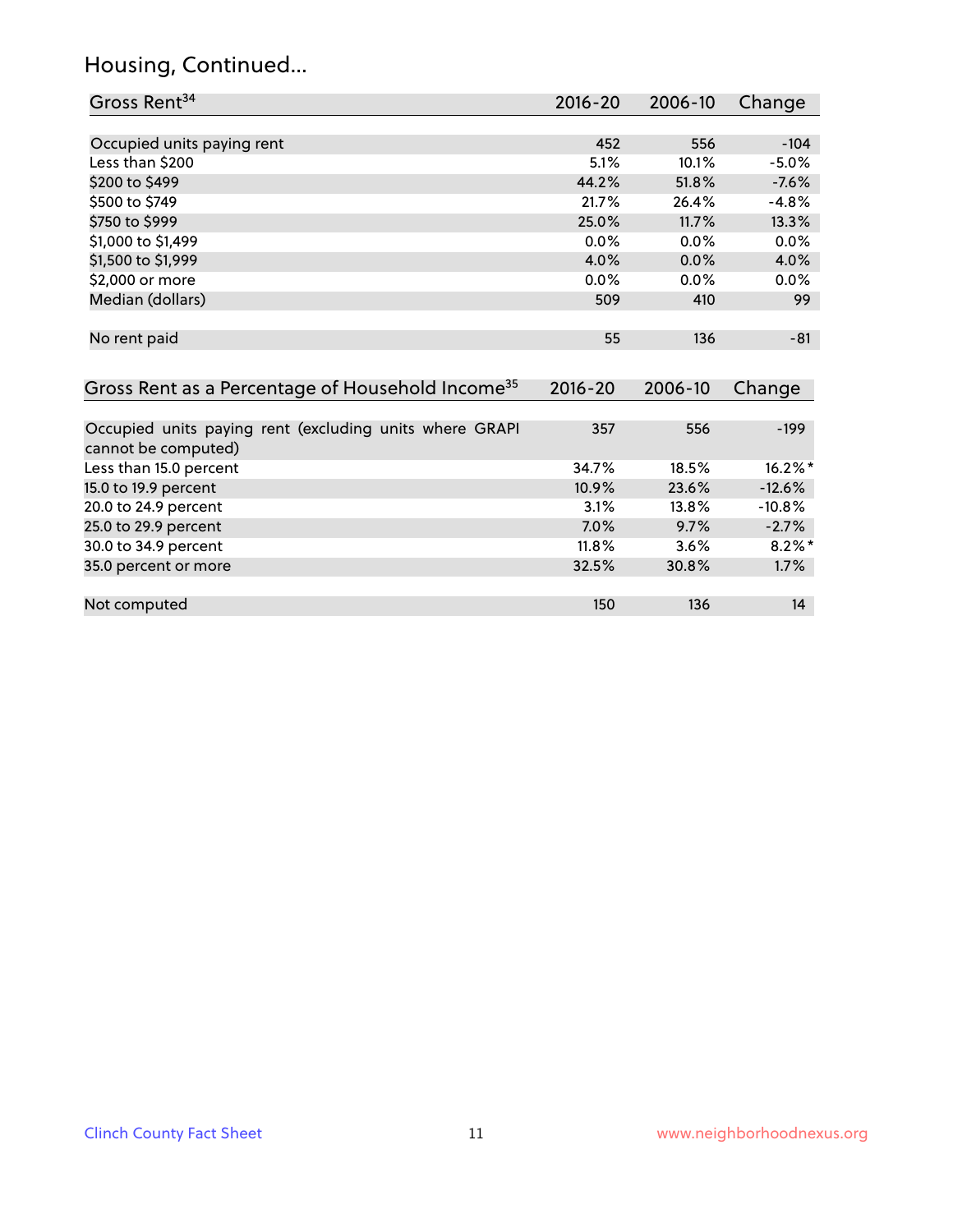# Community Involvement

| Voter Registration and Turnout <sup>36</sup> | 2020  |
|----------------------------------------------|-------|
|                                              |       |
| Active registered voters                     | 4.303 |
| Number voted in Presidential election        | 2.851 |
| Percent voted in Presidential election       | 66.3% |

## Transportation

| Commuting to Work <sup>37</sup>           | 2016-20     | 2006-10 | Change     |
|-------------------------------------------|-------------|---------|------------|
|                                           |             |         |            |
| Workers 16 years and over                 | 2,131       | 2,656   | $-525*$    |
| Car, truck, or van - drove alone          | 82.0%       | 80.3%   | 1.6%       |
| Car, truck, or van - carpooled            | 12.3%       | 3.6%    | $8.7\%$ *  |
| Public transportation (excluding taxicab) | $0.0\%$     | 0.0%    | $0.0\%$    |
| Walked                                    | 0.2%        | 5.6%    | $-5.3\%$ * |
| Other means                               | 4.8%        | 10.5%   | $-5.6%$    |
| Worked at home                            | 0.6%        | $0.0\%$ | $0.6\%$    |
|                                           |             |         |            |
| Mean travel time to work (minutes)        | 20.1        | 19.0    | 1.1        |
|                                           |             |         |            |
| Vehicles Available <sup>38</sup>          | $2016 - 20$ | 2006-10 | Change     |
|                                           |             |         |            |
| Occupied housing units                    | 2,387       | 2,520   | $-133$     |
| No vehicles available                     | 8.1%        | 12.5%   | $-4.4%$    |
| 1 vehicle available                       | 27.3%       | 29.3%   | $-2.0%$    |
| 2 vehicles available                      | 37.6%       | 39.8%   | $-2.2%$    |
| 3 or more vehicles available              | 26.9%       | 18.4%   | 8.6%       |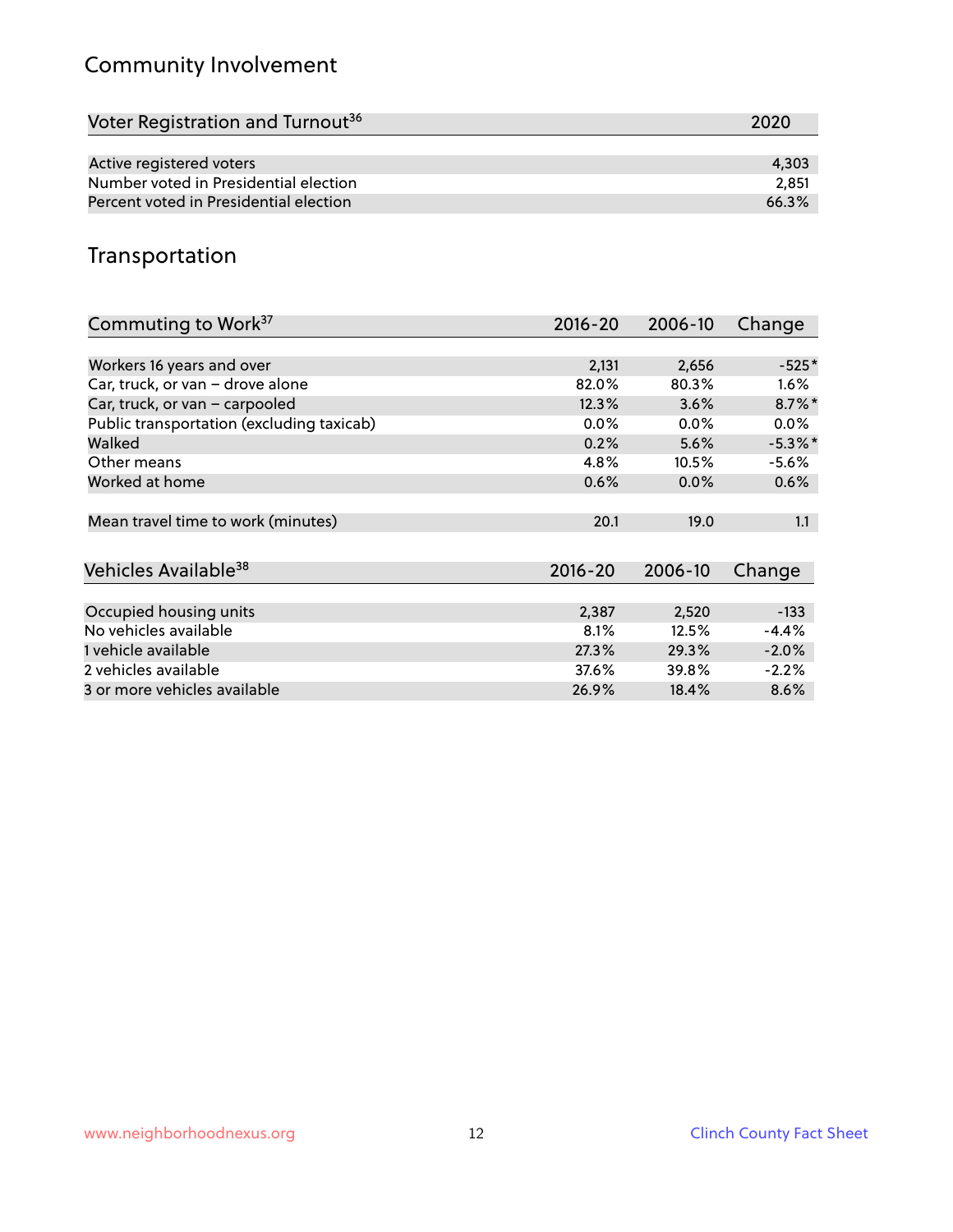#### Health

| Health Insurance coverage <sup>39</sup> | 2016-20 |
|-----------------------------------------|---------|
|-----------------------------------------|---------|

| Civilian Noninstitutionalized Population                | 6,560 |
|---------------------------------------------------------|-------|
| With health insurance coverage                          | 78.7% |
| With private health insurance coverage                  | 56.6% |
| With public health coverage                             | 42.9% |
| No health insurance coverage                            | 21.3% |
| Civilian Noninstitutionalized Population Under 19 years | 1,877 |
| No health insurance coverage                            | 5.9%  |
| Civilian Noninstitutionalized Population 19 to 64 years | 3,725 |
| In labor force:                                         | 2,046 |
| Employed:                                               | 1,974 |
| With health insurance coverage                          | 75.8% |
| With private health insurance coverage                  | 11.1% |
| With public coverage                                    | 6.5%  |
| No health insurance coverage                            | 24.2% |
| Unemployed:                                             | 72    |
| With health insurance coverage                          | 40.3% |
| With private health insurance coverage                  | 11.1% |
| With public coverage                                    | 29.2% |
| No health insurance coverage                            | 59.7% |
| Not in labor force:                                     | 1,679 |
| With health insurance coverage                          | 55.8% |
| With private health insurance coverage                  | 42.7% |
| With public coverage                                    | 34.2% |
| No health insurance coverage                            | 44.2% |

| <b>Health Factors</b>                                                                   | <b>Most Recent</b> |
|-----------------------------------------------------------------------------------------|--------------------|
|                                                                                         |                    |
| Premature Death (YPLL before age 75 per 100,000 population, age-adjusted) <sup>40</sup> | 12,115.0           |
| Average number of Physically Unhealthy Days <sup>41</sup>                               | 6.5                |
| Average number of Mentally Unhealthy Days <sup>42</sup>                                 | 6.6                |
| $L_{out}$ Dirthwoight Dirth $43$                                                        | 11 $E0$            |

| LOW BIRINGUIL BIRING                                             | $11.5\%$ |
|------------------------------------------------------------------|----------|
| Diabetes Prevalence <sup>44</sup>                                | $16.4\%$ |
| HIV Prevalence (per 100,000 population) <sup>45</sup>            | 517.2    |
| Rate, Deduplicated ER Visits for Asthma, Ages 0-17 <sup>46</sup> | 1.533.1  |